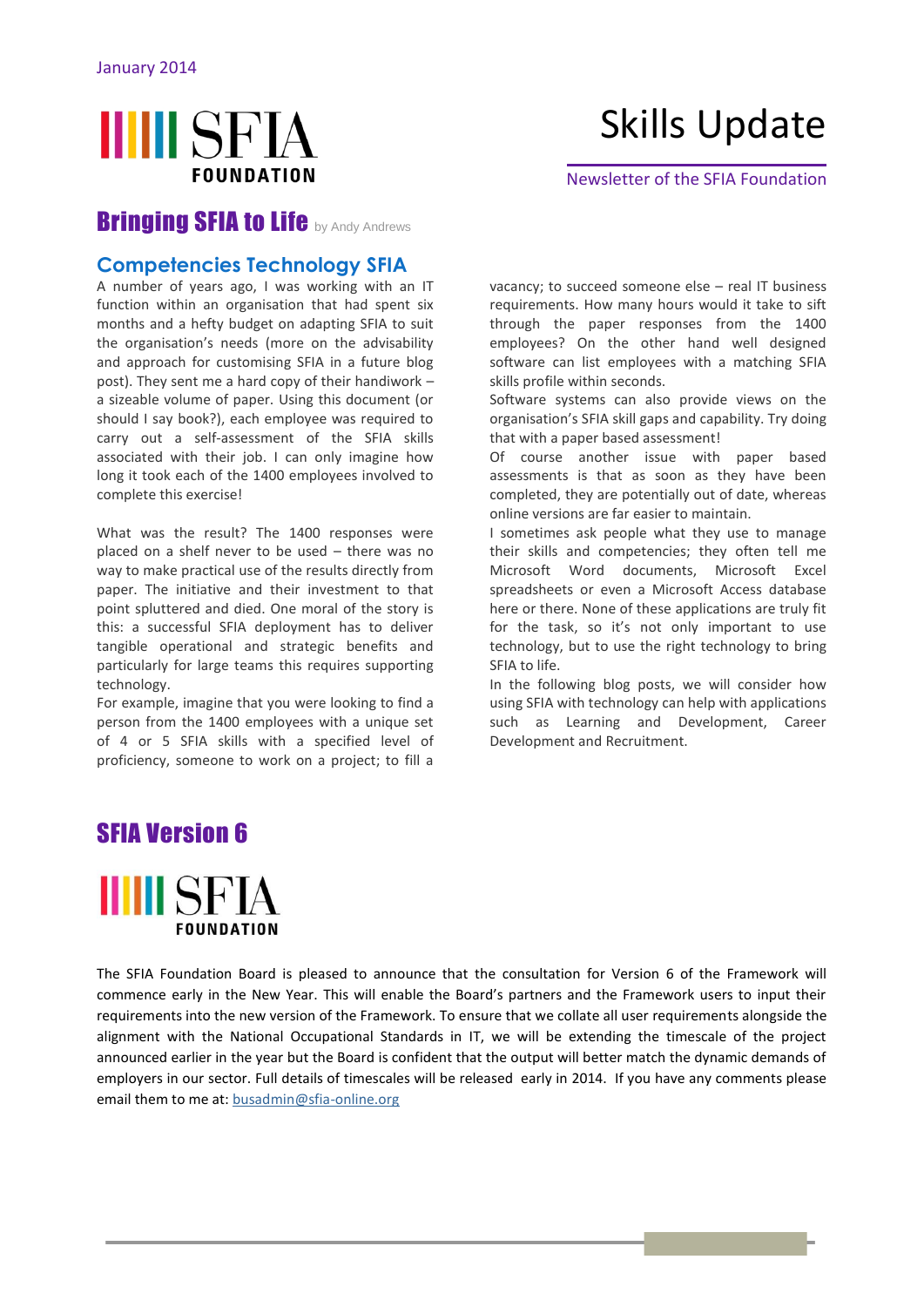#### SFIA App – Behind the Scenes

With 96 skills in the framework and their description presented in bulky spreadsheets, it was a tedious task to find a specific skill and their corresponding description. During consultation with senior leaderships, explaining the description of different roles at different levels seemed complex and cumbersome.

Therefore the objective was to find a way to simplify descriptions. During consultation with senior leaderships, explaining the description to

Therefore the objective was to find a way to simplify how the roles and their respective descriptions can be viewed and presented. Consequently the team at 'AKS Consulting Services' decided to come up with a mobile app that would bring the entire framework to mobile devices and tablets for quick access.

Initially, the team faced a lot of challenges but the senior leadership were aware of this reality and were quick to act. They invested heavily and made available some valuable resources. The team made full use of this opportunity and came up with a design and an implementation plan and to their credit, in a matter of days were able to create an app which was ready for the final stages of testing. Finally on  $23^{rd}$  August, 2013, the app was officially uploaded on the app stores of the two leading mobile ecosystems.

Priced at £7.99, the app has been downloaded more than a 100 times all across the world with number of downloads increasing each day.

"I was really lucky to be a part of the team. The best thing was that I came to know about SFIA and its various skills. I am now aware of the various roles in the IT industry that suit my interests and needs. "- Rishabh Singh (Team Member).

"Thanks to this internship opportunity, I will now have a vague idea when applying for different roles in different IT companies. This is certainly an added bonus." – Abhinav Gupta (Team Member).

"Surprised with the response received. Second version of the app underway" – Mandeep Singh (Project Manager)



#### Challenges:

- Team of interns with little to zero experience in mobile app development.
- Ambiguous requirements
- Steep learning curve
- Tight deadline
- high expectations
- incorporating various changes
- coming up with a sound testing plan

# **Team**

## **Members**



Mandeep Singh Rishabh Singh Malvika Gupta Abhinav Gupta Nitish Parikh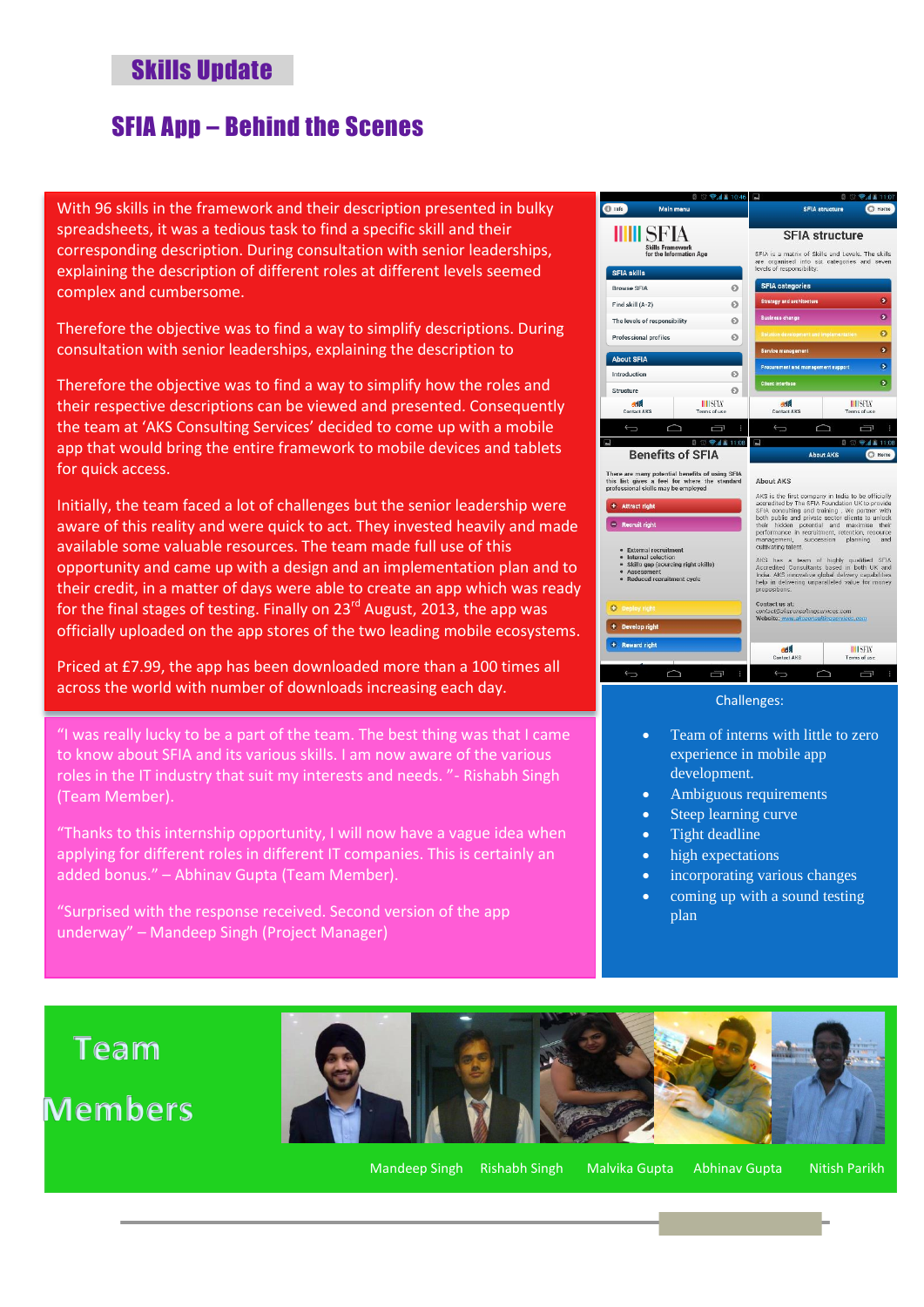#### SFIA, Apprenticeships, and a new standard



In June 2012, the UK Government commissioned an independent review of apprenticeships in England, to ensure that in the future the programme is meeting the needs of the changing economy, consistently delivers

the professionally recognised qualifications and skills which employers and learners need, and is maximising the impact of government investment.

The review was carried out by Doug Richard (a former BBC "Dragon") and published in November 2012. One of his key recommendations was:

"The focus of apprenticeships should be on the outcome. There should be **recognised industry standards** at the heart of every apprenticeship. They should clearly set out what apprentices should know, and be able to do, *at the end* of their apprenticeship, at a high level which is meaningful and relevant for employers. These Standards should form the basis of new apprenticeship qualifications, which replace apprenticeship frameworks, the current qualifications which comprise them and the current national occupational standards which underpin them. There should be just one apprenticeship qualification for each occupation associated with an apprenticeship. They should link to Standards for **professional Registration** in sectors where these exist and are well-recognised."

The Richard review has informed much of the current work on new Apprenticeships, under the employer-driven "Trailblazers" programme. Working with the Gatsby Foundation, BCS, THE Chartered Institute for IT, has undertaken to create a **new IT Standard at SFIA Level 3,** and is working closely with the Trailblazer stream designated as "Digital Industries", which is intended to address the shortage of skills across IT.

Apart from defining the **Standard**, we need to establish a process for **assessment** and subsequent **registration** of individuals attaining this Standard. Many of them will do so by completing an accredited Apprenticeship programme, others by different routes.

It is anticipated that the Register will be open to all occupations which require competence in one or more SFIA Skills at Level 3.

To be successful, it is vital that the new Standard meets the needs of employers. We are happy to gather opinions through comments, dialogue, meetings, and workshops - whatever is most convenient. We have already begun to involve a representative sample of organisations which employ staff in roles which align with these occupations.

If you would like to contribute, or simply to know more about the current programme, please contact either me, or the Programme Manager, Richard Lester, at BCS.

We welcome your interest, and look forward to hearing your opinions and ideas [The Richard review can be seen at:

[https://www.gov.uk/government/uploads/system/uploads/attachment\\_data/file/34708/richard-review-full.pdf](https://www.gov.uk/government/uploads/system/uploads/attachment_data/file/34708/richard-review-full.pdf) Mike Chad [Mike.chad@btconnect.com](mailto:Mike.chad@btconnect.com)

## **Common ICT Job Profiles & Indicators of Skills Mobility ACS**

The Australian Computer Society has been conducting annual employment surveys since 1993. For the first time, the 2013 survey contained a dedicated skills section. Respondents were asked to nominate the top four skills they use in their current role using skills defined in the Skills Framework for the Information Age (SFIA). There were over 5,000 respondents to the 2013 survey. The results of the survey provide a clear understanding of skills mobility both horizontally across ICT job roles of similar skill levels, and vertically. This white paper identifies the skills profiles for twenty five common ICT job roles. For an individual, understanding job design trends allows you to identify skill development areas that afford you the best potential to deliver on your career ambitions. For organisations, effective job design is critical to successfully executing your strategic and tactical business plans. To access the White Paper register at: <http://www.acs.org.au/information-resources/ict-skills-white-paper>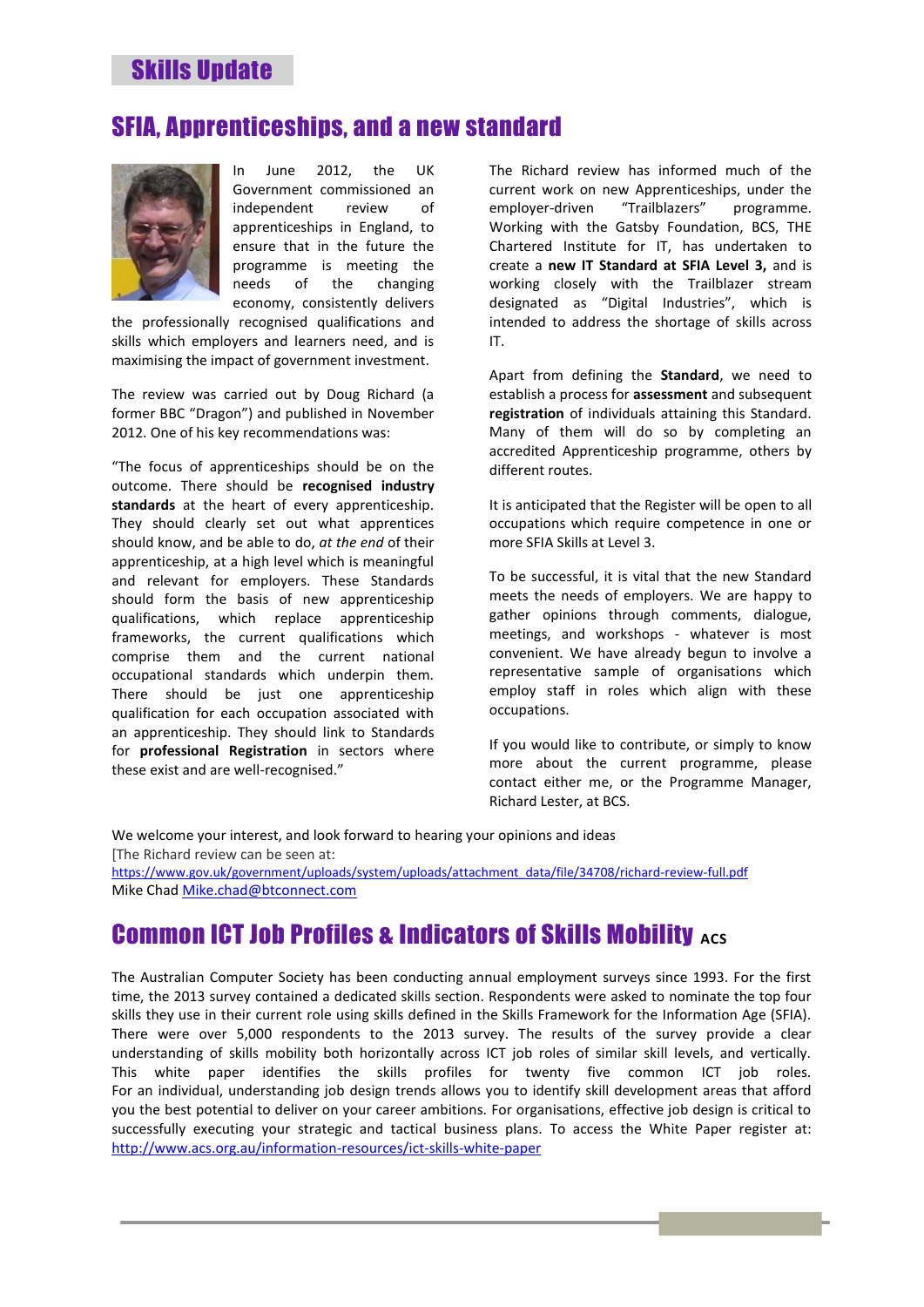#### SFIA Applications: Learning and Development

#### **By Ben Hedges in [Competencies](http://www.lexonis.com/blog/category/competencies) [Learning](http://www.lexonis.com/blog/category/learning) [SFIA](http://www.lexonis.com/blog/category/sfia)**



How does your organisation determine the learning needs of its IT employees? For many organisations it works like this; once a year, at some point prior to preparing the training budget, a catalogue of learning solution is distributed and managers and/or employees will have the option of selecting which solutions are required and, in the case of departmental managers, how many are required. The learning solution catalogue is often based on training that was delivered last year, the training vendor's current catalogue and hopefully input from technical specialists within the organisation.

What if last year's offerings are out of date? What if your managers haven't properly checked on their team's requirements? What if your training vendor is driven to promote their courses without understanding your needs? What if your managers' and employees' selections aren't based on actual business needs? What if…?

In some cases the approach is even more random.

Isn't there a more accurate and objective way of identifying your organisation's IT learning needs? Yes, there is and the answer comes in the form of SFIA-based job roles.

By mapping SFIA skills and levels to your IT jobs and then having your employees assess their SFIA skills it is possible to identify where your employees greatest skill gaps are. If you have done the job of mapping skills to jobs accurately and in line with your business requirements, the gaps will indicate which skills require development in order to support business need rather than any other agenda. Furthermore, by mapping learning solutions to skill gaps you will be able to determine which learning solutions you will need to deliver in order to address your IT business needs. This methodology is graphically represented below:



What happens if you don't have a learning solution in place to address a gap? This approach also provides you with a clear view of which learning solutions you need to develop or procure. Rather than taking a speculative approach to developing, procuring and delivering your learning solutions, a SFIA-based methodology will enable you to make the best use of your hard-earned learning budget.

There are many other advantages to this approach too, not least being the ability to develop a SFIA skills profile and learning plan for each employee and the ability to aggregate and determine needs for teams, countries and regions. It also provides the ability to plan the most effective use of learning resources and allow you to determine if you should build or buy, and whether you should choose onsite or public courses.

So here are another couple of questions that often crop up: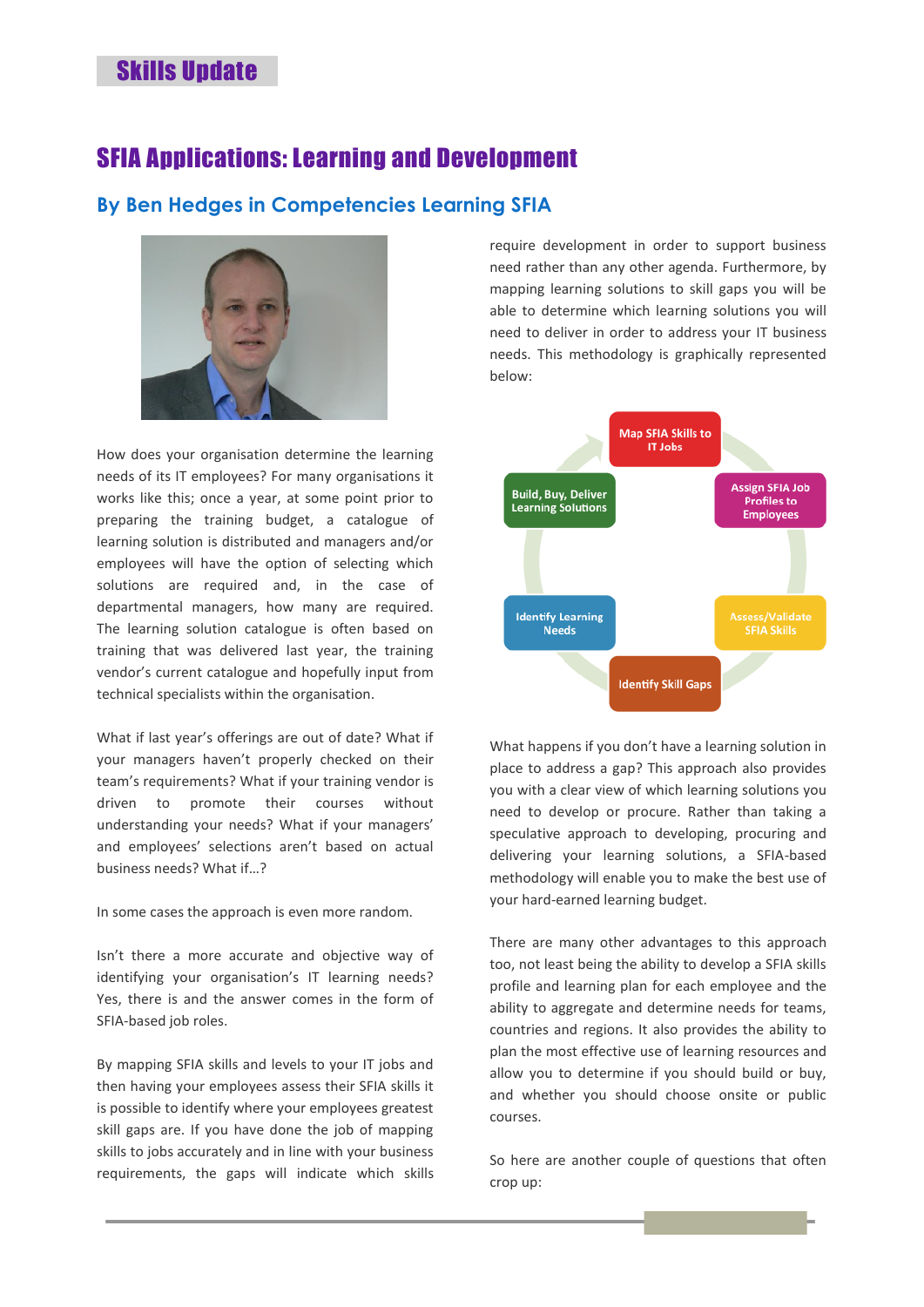a) Isn't it a lot of work to map training solutions to the skills in SFIA?

b) How can we use SFIA to determine the content that we need to source and/or develop?

The answer to a) is yes, it can be, however many training vendors have already done the work of mapping their training catalogues to SFIA skills. It is in the interest of training providers to do this work and share it with you as this approach will also help them to provide you with appropriate solutions. If you use an external training provider check whether they have already done this work for you, if not, then you may need to do this work yourselves, perhaps facilitated by your Learning and Development team.

This will ensure that your learning solutions are upto-date, fit for purpose and that you are making the most of your training budget.

The answer to b) is that the skills in the SFIA framework provide a great deal of detail which you can leverage, for instance the SFIA skill descriptors and proficiency indicators can be used to outline the learning outcomes of any learning solutions that you have identified for development.

Learning and Development resources and budget for IT are precious; make sure that you make the optimum use of them by taking a more scientific approach to identifying your learning needs and by leveraging the power of SFIA!

#### SFIA Assessment Service named as a finalist in the 2013 itSMF UK Awards

BSMimpact were thrilled to be named as a finalist in the itSMF UK Awards in the category of Service Innovation of the Year!

The Service Innovation of the Year Award is presented to the organisation offering the most novel product or service offering developed within the year. Finalists were assessed on the level of ingenuity and inventiveness in their offering, and the originality of the solution.

As a long term user of SFIA as part of his consultancy work, Matthew Burrows, Managing Director of UK-based BSMimpact, decided to develop an online SFIA Self-Assessment service following the successful development of an ISO/IEC 20000 assessment on the Assessment Portal platform. This was seen as an excellent way of making SFIA more accessible, and offering immediate benefits to all individuals and organisations for less than £25 per person and no investment in infrastructure or software.

The assessment is constructed to ensure that individuals are only asked relevant questions, using the answers to previous questions to determine which questions to ask. The report is automated, and delivered to the individual in Word format within approximately 24 hours of completion. This report requires no knowledge of SFIA to interpret, and is used to enhance CVs/Resumes and as a baseline for Continual Professional Development (CPD) plans.

The assessment is also used by organisations for teams, departments or entire organisations. It can be used to dramatically improve the recruitment cycle, using SFIA skills to do intelligent matching of candidates to roles. It is used in Continual Professional Development (CPD), to help individuals to target the skills they need at the right levels, and pick the most appropriate options for improvement.

Some SFIA Partner organisations are now using the assessment as an integral part of their consultancy offering to their clients, reducing the cost and effort for the customer, ensuring a consistent and high quality output report.

Matthew Burrows said "we made the decision to enter the SFIA Assessment service for the Service Innovation of the Year because it is an innovative solution to a challenging problem of assessing staff skills. The service has made SFIA accessible to everyone, allowing them to get benefit without any background or knowledge of SFIA. With just 15-45 minutes of effort online answering some plain English questions, the SFIA Skills Profile is produced and sent to the individual."

"We were very pleased to be named as a finalist in the itSMF awards for the SFIA Assessment service. It is a fact that the need to understand and develop skills in line with the changing face of ICT across the globe is a priority for organisations, so to have developed an innovative service that can help organisations achieve this is extremely rewarding".

For more information on the SFIA Assessment, visit <http://www.sfia-alliance.org/sfia-resources.html>